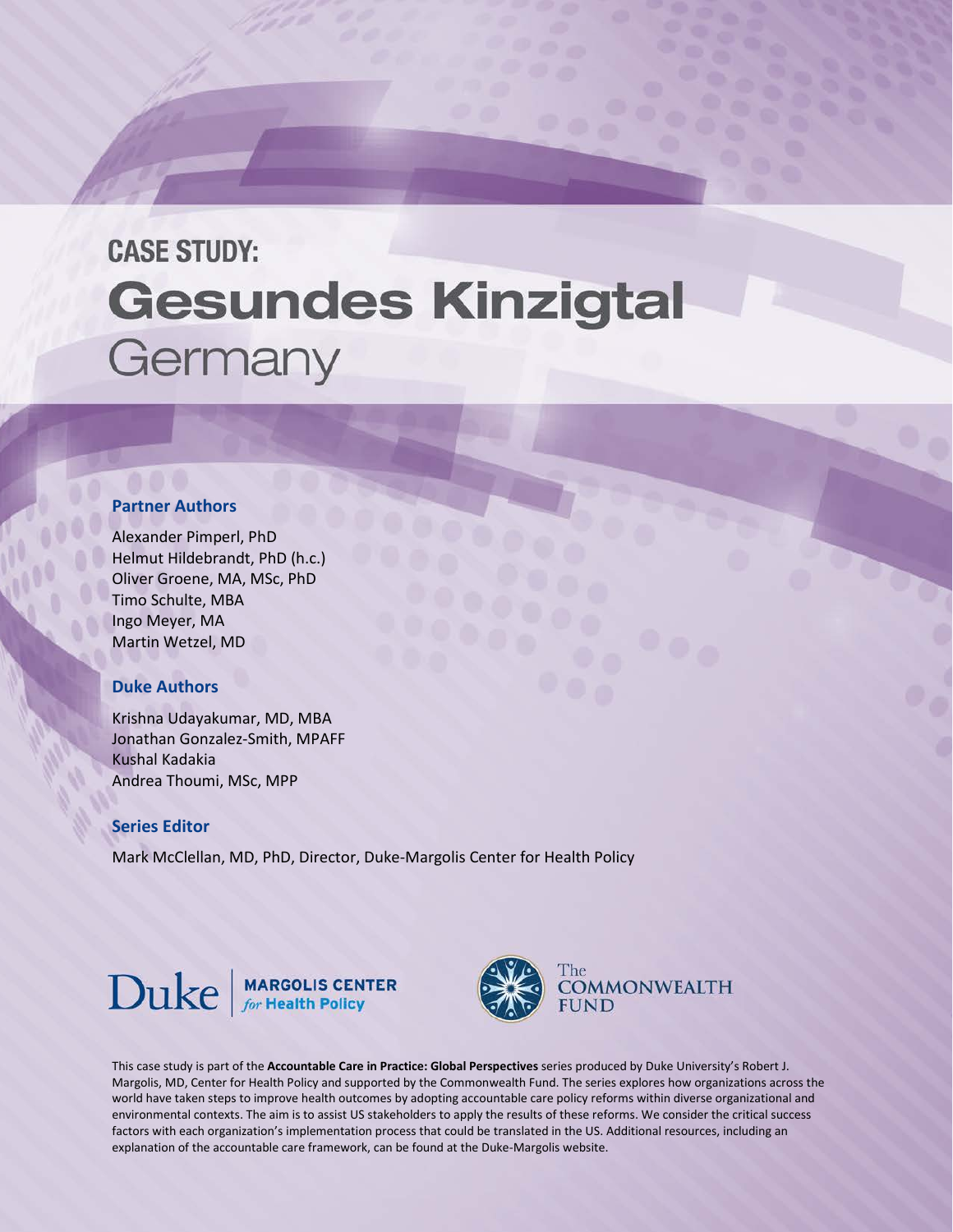# **Overview**

Gesundes Kinzigtal Ltd (Gesundes Kinzigtal) is a privately run health management company that operates an integrated care system in rural southwest Germany and serves a middle to lower-income population with a high proportion of non-communicable diseases (NCDs, commonly referred to as chronic diseases in the United States).

|  |  | <b>Table 1: Overview of Gesundes Kinzigtal</b> |  |
|--|--|------------------------------------------------|--|
|--|--|------------------------------------------------|--|

| <b>Model</b>                                                                                                                                                                                                                                                                                                                                                                                                                                                          | <b>Health System</b>                                                                                                                                                                                                                                                                                                                                                                                                                                           | <b>Innovations in Care</b>                                                                                                                                                                                                                                                                                                                                                                                                                                                                                                                                                 | <b>Key Outcomes</b>                                                                                                                                                                                                                                                                                |
|-----------------------------------------------------------------------------------------------------------------------------------------------------------------------------------------------------------------------------------------------------------------------------------------------------------------------------------------------------------------------------------------------------------------------------------------------------------------------|----------------------------------------------------------------------------------------------------------------------------------------------------------------------------------------------------------------------------------------------------------------------------------------------------------------------------------------------------------------------------------------------------------------------------------------------------------------|----------------------------------------------------------------------------------------------------------------------------------------------------------------------------------------------------------------------------------------------------------------------------------------------------------------------------------------------------------------------------------------------------------------------------------------------------------------------------------------------------------------------------------------------------------------------------|----------------------------------------------------------------------------------------------------------------------------------------------------------------------------------------------------------------------------------------------------------------------------------------------------|
| • Health management<br>company that coordinates<br>between multiple types of<br>providers and two<br>insurance funds, covering<br>about 46% of the total<br>population (all ages, no<br>exclusion)<br>• Initially 10-year contract<br>(now unlimited) to<br>automatically cover all<br>33,000 people living in the<br>region that are insured by<br>the two cooperating<br>insurance funds<br>• 10,000 patients are<br>actively enrolled in specific<br>care programs | National health insurance<br>through multiple sickness<br>funds with private options<br>(mainly amenity features)<br>• Primary care delivered<br>through private sector with<br>access granted through<br>health insurances<br>• Shared risk through<br>sickness funds, which<br>negotiate with providers<br>• Reimbursement system for<br>physicians is combination<br>of capitation and FFS /<br>hospital services via<br>diagnosis related groups<br>(DRGs) | • Long-term shared savings contract<br>for geographically-defined<br>population (morbidity and age<br>adjusted, and measured against<br>pre- intervention period)<br>• Evidence-based and locally<br>adapted interventions to reduce<br>progression of diseases<br>• Comprehensive EHR and business<br>intelligence system with predictive<br>modelling<br>Interventions beyond health care,<br>$\bullet$<br>including prevention, public health<br>and the social arena<br>Activation of patients, shared<br>$\bullet$<br>decision making and self-<br>management support | • Financially self-<br>sufficient<br>From 2007-2014 total<br>savings of ~\$38.2<br>million (USD 2014). In<br>2014: €5.5 million<br>$(\sim$ \$7 million, USD<br>2014); (7.4 percent)<br>• 92 percent patient<br>satisfaction rate<br>Mean age of death 1.4<br>years higher than in<br>control group |

**Program goals:** The Triple Aim of improving population health, improving the patient experience of care and reducing unnecessary costs on the way, with a focus on patients with complex needs.

**How this is achieved:** Providers in the Gesundes Kinzigtal organization developed a shared savings contract with insurers to provide population-based care for a region with varying care needs. The model includes strong stakeholder engagement, electronic integration across providers, patient involvement and-empowerment, and data-driven management. The model focuses on patients with high needs and high costs, as the German health system does not manage the care for this population group well, but also emphasizes prevention, health promotion and public health to generate value for the population in the long run.

**Results:** For 11 years, sustained improvements in health outcomes, including lower hospitalization rates, higher life expectancy and higher mean age at the time of death than in a control group, 92 percent patient satisfaction rate, and exclusively financed out of shared savings (after start-up financing for the first year); total cost savings of ~\$38.2 million (USD 2014 from 2007-2014, cost reduction of 7 percent per insured person in the ninth year (2014) of the project (€5.5 million total, \$7 million USD 2014).

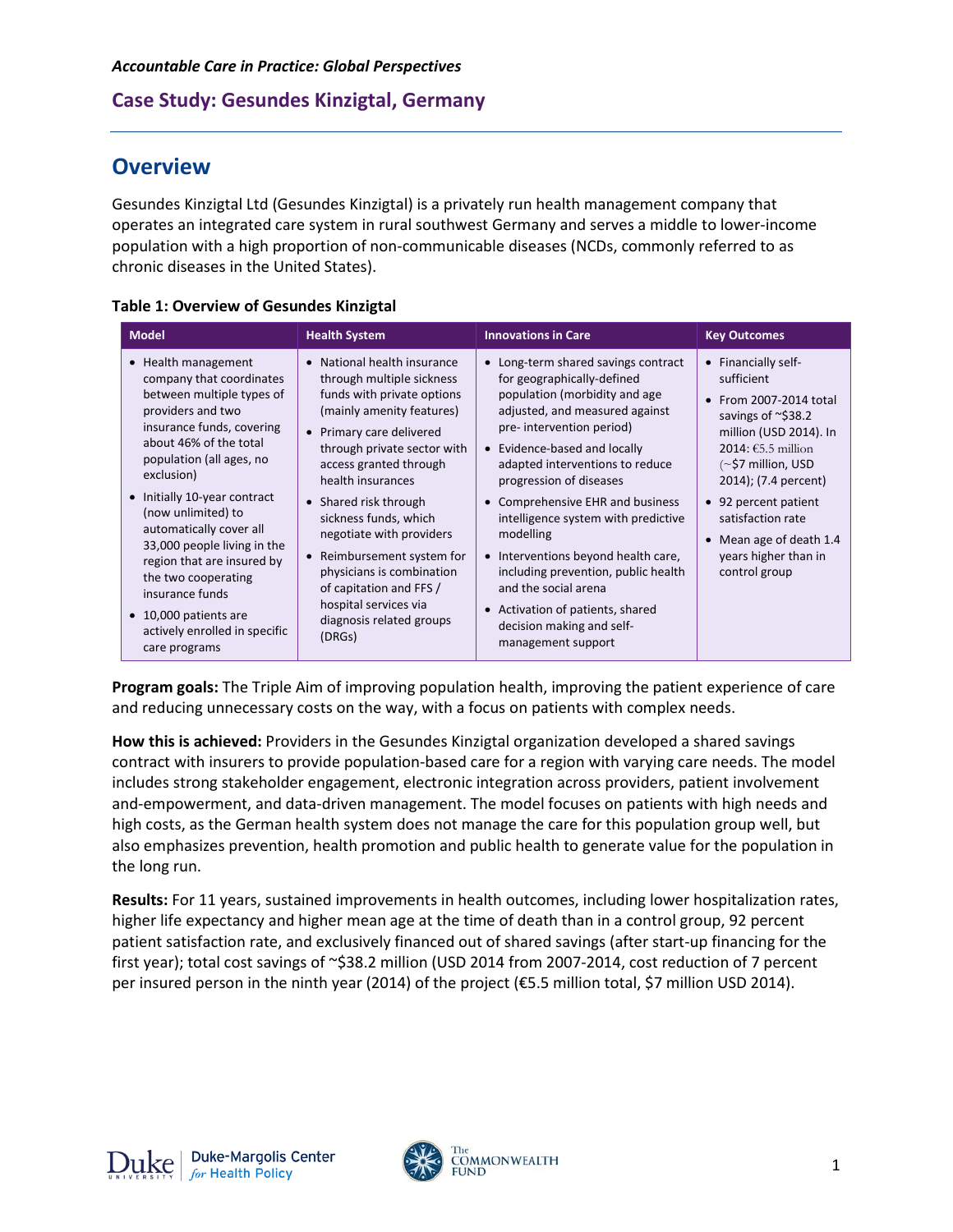## **Factors that supported reforms:**

- National policy environment facilitated structural changes and upfront investment
- Regional nature of the model incorporates accountability and "peer" control
- Physicians co-developed the model, increasing buy-in. Physicians are also shareholders, balancing payer, patient and physician interests
- Patient advisory board embeds patient voice

## **Relevance for US context:**

The Gesundes Kinzigtal case study provides insights for how physician-owned or rural accountable care organizations (ACOs), or patient-centered medical homes (PCMH) in the United States (US) can further implement healthcare reforms to better manage NCDs, especially for high-need, high-cost populations.





Figure 1 illustrates components of Gesundes Kinzigtal's accountable care implementation process that are relevant for US stakeholders. These include environmental factors (bottom tier) and organizational capabilities (top tier) that influence the success of Gesundes Kinzigtal's accountable care reforms (middle tier). The last column translates these lessons to a US context. Table 3 in Part IV provides additional translation opportunities.

Part 1 provides an overview of the German health system context; Part II discusses Gesundes Kinzigtal's care plan using the Accountable Care Framework; Part III discusses the results of Gesundes Kinzigtal's reforms; Part IV analyzes the internal and organizational factors (in addition to those in Figure 1) that supported or hindered these reforms.

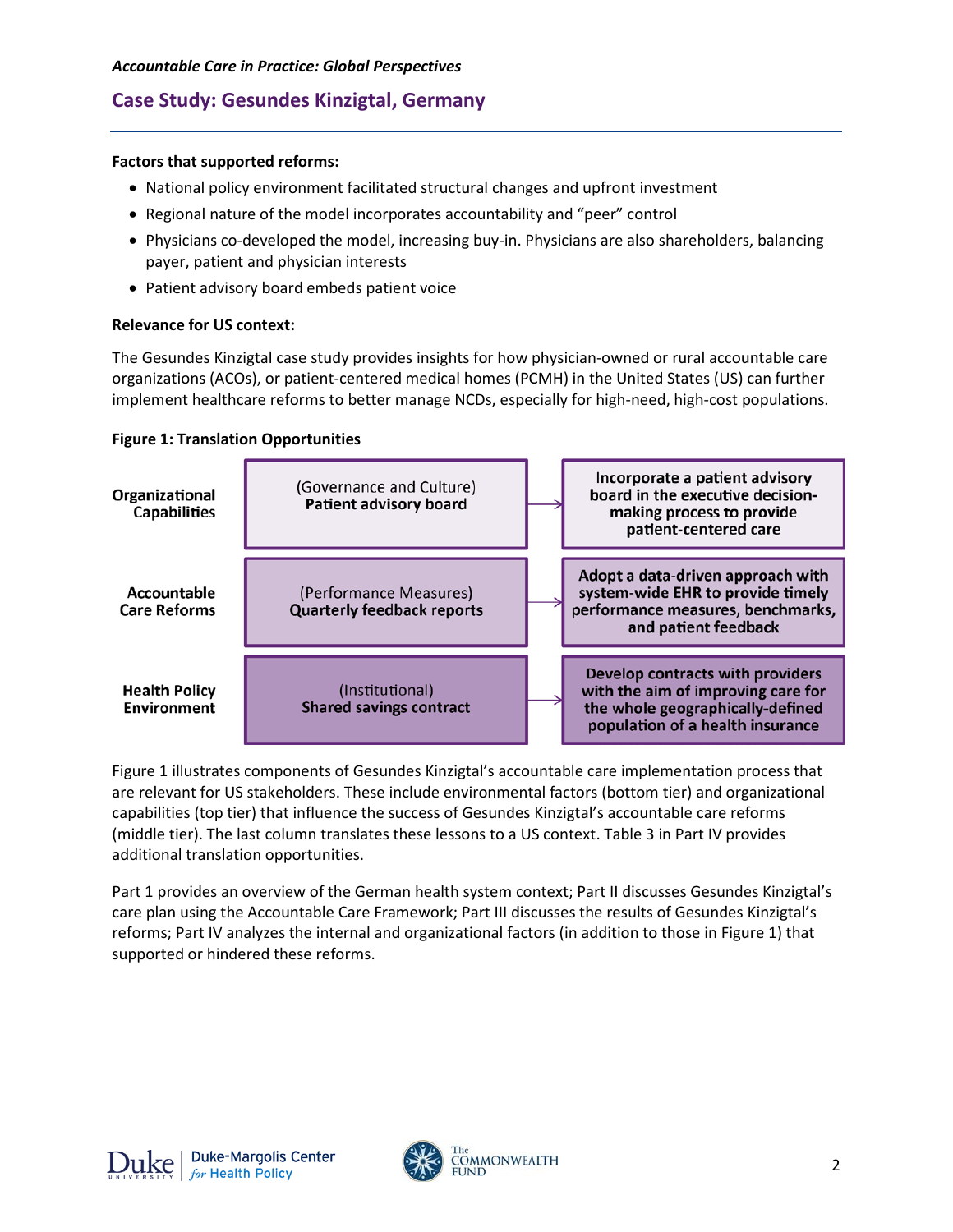# **Part I: Health System Context**

## **NATIONAL CONTEXT**

#### **National Context**

[Germany](http://international.commonwealthfund.org/countries/germany/) provides universal health care that is funded through payroll taxes. The German system is decentralized, with regional and state governments having administrative and political responsibility for providing healthcare services. Regional non-profit organizations, known as sickness funds, manage healthcare benefits and are regulated by the health ministry Sickness funds negotiate with physician and hospital associations to determine reimbursement rates and the types of benefits provided (mainly amenity features), including preventative services, physician services, mental health care, and prescription drugs.<sup>1</sup> Local providers operate independently of one another depending on the local market, and Germans can freely choose between new sickness funds (in 2016 there were 118) after an 18-month waiting period.

Germany provides universal health coverage for all legal residents and spends 11.3 percent of its gross domestic product (GDP) on health care. Like many industrialized countries, Germany faces the challenge of delivering high quality care at a low cost for a population with a high burden of NCDs. More than 90 percent of deaths per year are due to NCDs, exceeding the Organisation for Economic Co-operation and Development (OECD) country average.<sup>2,3</sup> One problem is Germany's fragmented care, which emphasizes acute care rather than preventative and outcome-based approaches, which has led to higher hospital admission rates and prolonged inpatient stays.<sup>4</sup>

In 2000, the German government passed the Statutory Health Insurance Reform Act to begin to address these challenges and allow sickness funds and provider groups, like accountable care organizations, to directly contract with each other. From 2004 to 2008, the Statutory Health Insurance Modernization Act enabled sickness funds to allocate one percent of expenditures to integrated care programs by allowing them to reduce remuneration to all their providers by one percent.<sup>5</sup> As a result, sickness funds had the option to provide accountable care organizations with additional resources to implement care innovations. Integrated care programs and contracts accounted in 2011 for around 1 percent of all care expenditures.<sup>6</sup>

#### **GESUNDES KINZIGTAL BACKGROUND**

Gesundes Kinzigtal was formed as a pilot project between two regional organizations—MQNK, a local physicians network encompassing more than third of the local independent primary care physicians, specialists, and hospitalists, and OptiMedis AG, a health management company specializing in the management of integrated care (see Figure 1)—to create a population-based health model. MQNK and OptiMedis AG developed a 10-year shared savings contract and leveraged the 2004 national law to negotiate with two sickness funds—Allgemeine Ortskrankenkassen Baden-Württemberg (AOK) and Landwirtschaftliche Krankenkasse Baden-Württemberg (LKK)—that cover ~46 percent of the residents in Kinzigtal.

The contract provided Gesundes Kinzigtal with initial funding of approximately \$4.9 million (USD 2004), and Gesundes Kinzigtal received an annual prepayment based on predicted savings to coordinate care across contracted providers and manage health services for individuals enrolled in the program.

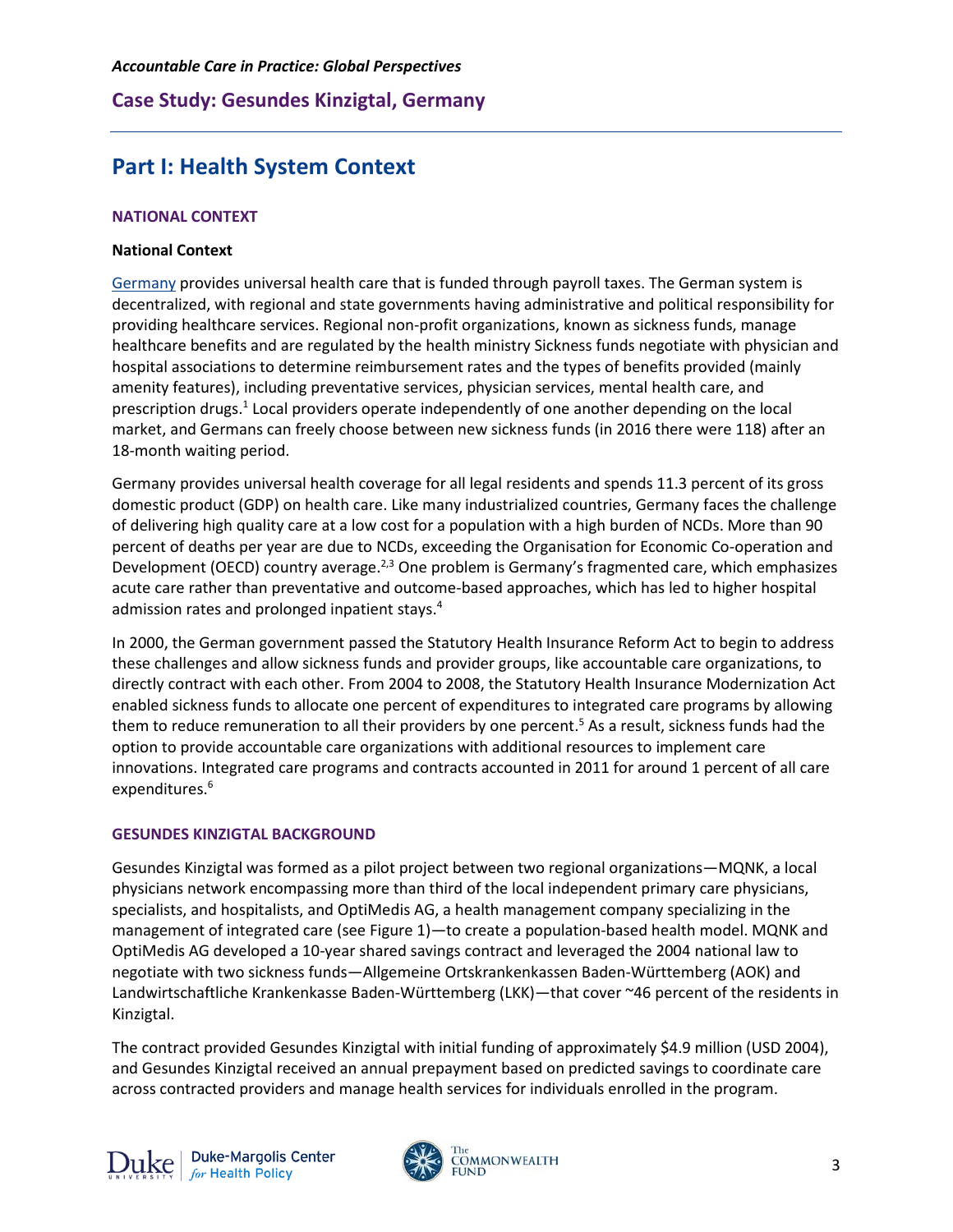Gesundes Kinzigtal focuses on attracting patients who can benefit the most from their programs. However, Gesundes Kinzigtal is held accountable for the health of all insurees of the two cooperating sickness funds living in the region and any member of either sickness fund in the Kinzigtal region can enroll without an increase in premiums or loss of freedom to choose a provider. The enrollment process can be initiated by the general practitioner, who becomes a "doctor of trust" to coordinate care, or by the patients themselves through a specialist, online, or directly at the Gesundes Kinzigtal office. As of 2014, one-third of the eligible population had enrolled in the program, which is more than 10,000 individuals.

#### **GESUNDES KINZIGTAL STRUCTURE**

Gesundes Kinzigtal currently works with more than 260 organizations and institutions, including physician practices, hospitals, nursing homes, local municipalities, and local small and medium sized enterprises. The providers, in turn, also cooperate and – to some extent – compete with each other for patients.7 Physician practices are reimbursed under a traditional fee-for-service (FFS) system, which comprises 80-90 percent of their income.<sup>8</sup> Gesundes Kinzigtal also provides additional reimbursements for provider services that stimulate value, such as time spent with a patient to set goals or physical training in long term care to prevent falls. Additionally, because MQNK owns two-thirds of Gesundes Kinzigtal, providers also receive a share of the company's profit through a shareholder arrangement and have an impact on the decision-making process.

Gesundes Kinzigtal also has a unique revenue structure. Instead of a fee for service model, the organization keeps a portion of the realized savings—the difference between health care costs of AOK and LKK insurees before Gesundes Kinzigtal started and after Gesundes Kinzigtal was established and the difference between the general cost trend in Germany. This measure is risk adjusted for demographic and market factors.5

Gesundes Kinzigtal's decision-making process includes input by four advisory councils, a patient board that meets biannually, a patient ombudsman, a physician's board, and a provider's board.<sup>9</sup> Enrolled patients elect five members to the patient board; MQNK elects physicians to the physician board; other providers elect a provider's board that is comprised of a hospitalist, nurse, physiotherapist and two additional physician representatives. All business-critical decisions require the consensus of the Physician's Board and the CEO, who is appointed by OptiMedis AG.

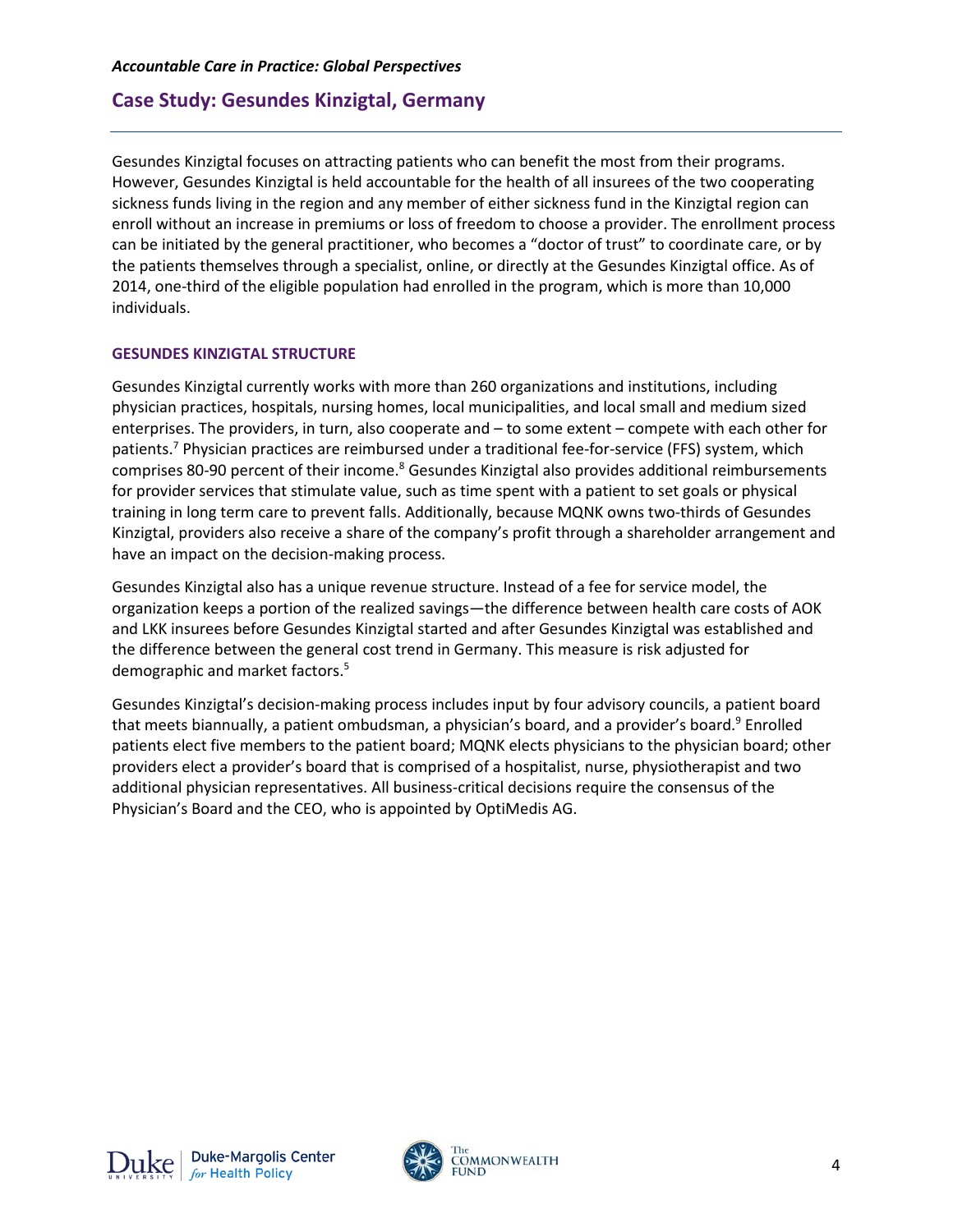#### **Figure 2: Organizational Structure of Gesundes Kinzigtal**



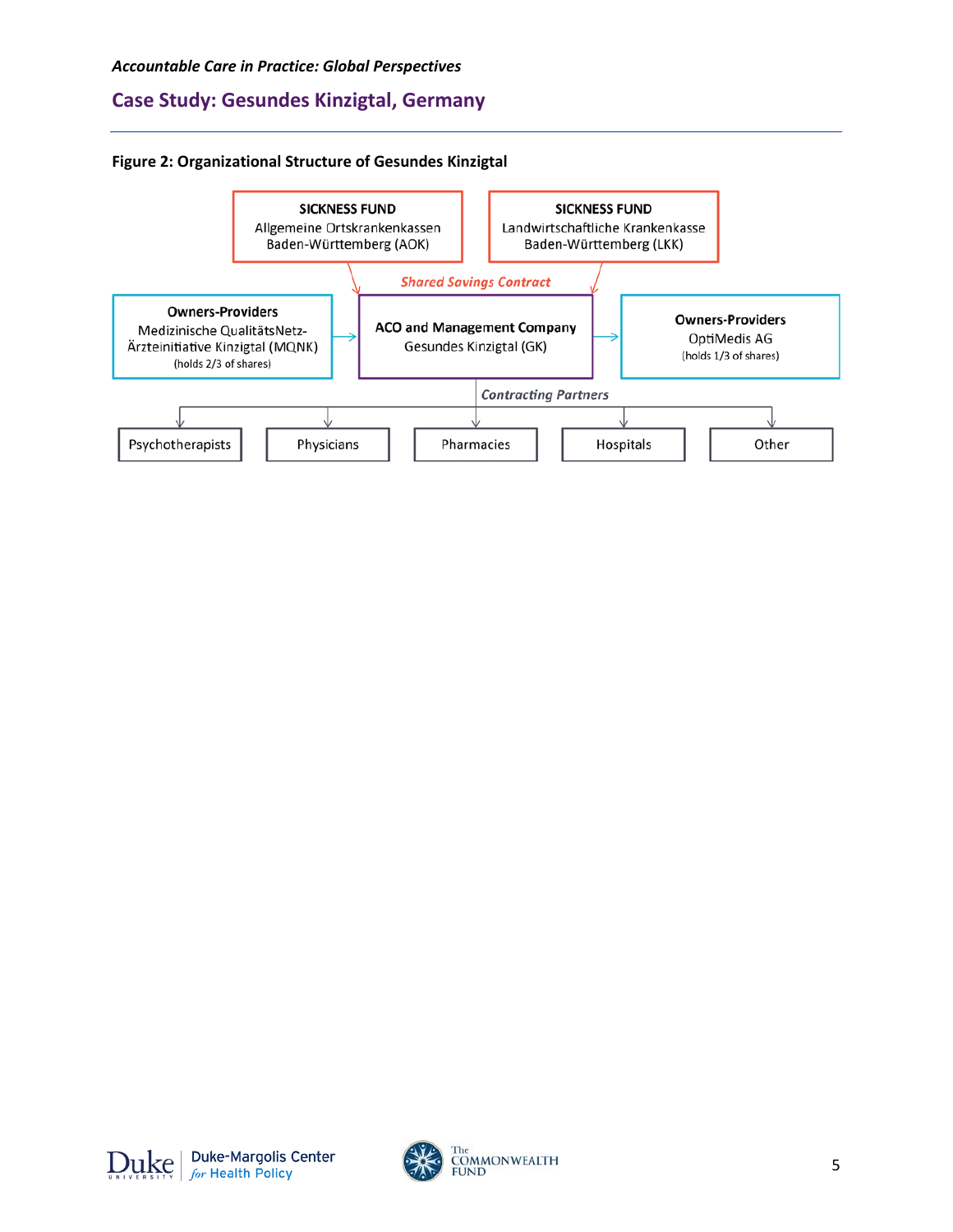# **Part II: Accountable Care Reforms**

This case study uses the accountable care framework to assess Gesundes Kinzigtal's reforms. The framework consists of five accountable care policy pillars: identifying and **stratifying target populations**, implementing **performance measures** related to quality and experience of care, providing data and other mechanisms to help providers identify opportunities to **continuously improve**, restructure **financial and non-financial incentives** to align payments with target outcomes, and **coordinating and transforming care** to improve delivery.

#### **STRATIFICATION OF PATIENT POPULATION**

In comparison to other sickness funds in the region the Kinzigtal population is characterized by lowersocioeconomic status, elderly (17.8 percent of the female population and 11.5 percent of the male enrolled population are older than 75), and have an elevated risk for NCDs.<sup>9,10</sup> Although enrollment is voluntary, Gesundes Kinzigtal providers are encouraged to identify patients who are at risk for certain diseases and enroll them to the appropriate Gesundes Kinzigtal health programs—an "inverted risk selection."5 For example, providers identify patients at risk for osteoporosis through an intensive medical examination. The exam involves a health questionnaire and, where appropriate, a bone density assessment in order to stratify patients into three risk groups: slightly elevated, elevated, or highly elevated risk of fracture due to osteoporosis.

Gesundes Kinzigtal also identifies high-risk patients using predictive modelling and other data analysis techniques.<sup>5</sup>

#### **MEASURING HEALTH SYSTEM PERFORMANCE**

Gesundes Kinzigtal has implemented a variety of performance measures that are designed to assess outcomes that matter to patients, providers and payers. Measures include the total cost per patient, patient and provider satisfaction, percent of patients with avoidable negative health outcomes, percent of patients/physicians adhering to clinical guidelines, quality of life, percent of patients with avoidable hospitalizations, percent of patients with a prescription of antibiotics, and percent of patients in integrated care. A range of stakeholders, including the patient advisory board and physicians, have been involved in the measure development process. The data source includes claims, patient satisfaction surveys and other structured documentation.

#### **MECHANISMS FOR CONTINUOUS IMPROVEMENT**

Providers in Gesundes Kinzigtal have access to timely, actionable data that are tracked and publicized through external and internal evaluations. Patients provide consent for providers to have electronic access to all relevant diagnoses and treatment information.

#### **Internal evaluations**

Gesundes Kinzigtal tracks metrics using a comprehensive electronic health records (EHR) database, patient survey data, and a business intelligence (BI) system developed by OptiMedis. The two sickness funds provide data for the BI system. Data include: basic claims data (age, sex, residence), data on diagnoses and services in ambulatory care, prescribing data for office-based physicians, hospital data

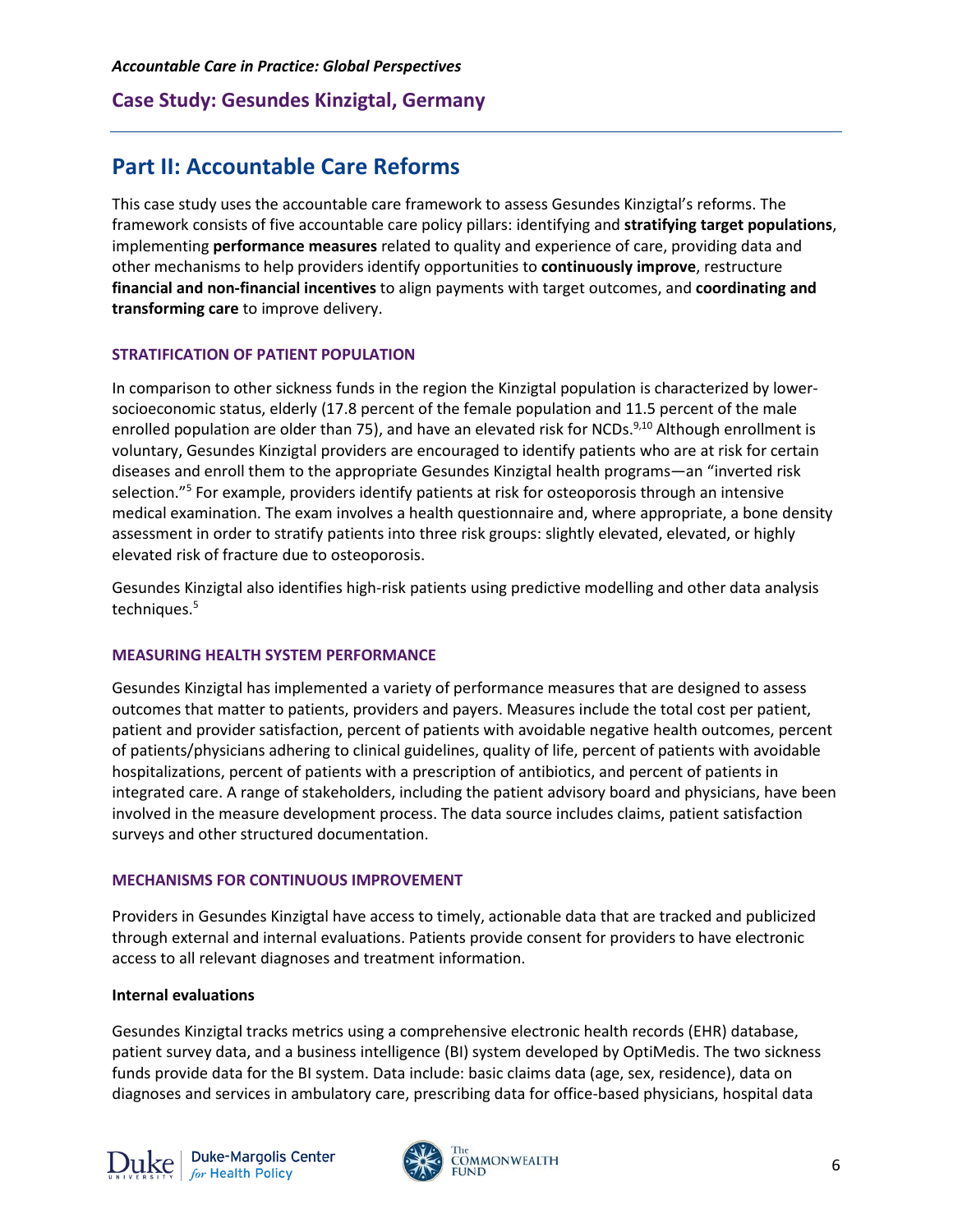(admission/discharge diagnoses, length of stay, surgeries and procedures, diagnosis-related groups), sick leave data, and data on nursing care/long-term care.<sup>11</sup> Gesundes Kinzigtal also publically shares its achieved savings (the difference between expected costs and actual costs) and other evaluations.

Gesundes Kinzigtal uses the metrics to assess system-wide performance and identify opportunities to improve access, quality, efficiency, and patient experience. For example, general physicians (GP) receive performance feedback reports every quarter, known as "Health Services Cockpit" (HSC), which is similar to a quality dashboard in the US (Figure 2). These interactive web-based reports include detailed data about provider performance in comparison to other providers within and outside of the Gesundes Kinzigtal network.<sup>11</sup> The HSC also provides detailed information at the case, patient, or service level for each indicator. The information is in addition provided in newsletters, physician-led quality review meetings known as "quality circles," clinical visits, and annual meetings with the CEO of Gesundes Kinzigtal.<sup>12</sup> These metrics serve as a non-financial motivation for physicians to improve their medical practice.

## **External evaluations**

Gesundes Kinzigtal introduced a quality management system that is certified by the International Organization for Standardization (ISO). An external quality institution (DQS) audits Gesundes Kinzigtal annually and Gesundes Kinzigtal implements changes every two to three years based on audit results. Gesundes Kinzigtal, in conjunction with the University of Freiburg and the two sickness funds, also commissioned an independent scientific review agency, Evaluations-Koordinierungsstelle Integrierte Versorgung (EKIV). EKIV solicits and oversees proposals by research institutions to evaluate Gesundes Kinzigtal's program outcomes. For example, since 2006, Cologne University has worked with EKIV to compare the quality of service at Gesundes Kinzigtal to those in other regions of the AOK and LKK sickness funds with normal practices. The study is updated annually. Results are released publicly for transparency and accountability and used internally for continuous improvement, i.e., discussed with the physicians and other providers and incorporated into the "Health Services Cockpit" (HSC).

# **CLAIMS & EHR DATA**

Claims & EHR data is used to coordinate care, track patient histories, monitor and improve care, identify groups of high-risk patients, design targeted early interventions, and better understand regional variances of disease prevalence and treatment utilization. Gesundes Kinzigtal encourages providers to adopt the EHR system by providing financial support for the implementation costs, deploying IT support staff, and linking some financial reimbursements to EHR use, independent of metrics.

## **FINANCIAL AND NON-FINANCIAL SUPPORTS**

Gesundes Kinzigtal developed a four-tiered payment model. Providers are largely paid on a FFS model by the sickness funds to avoid provider shortages. However, Gesundes Kinzigtal includes add-on payments to encourage coordination between patient goals and physician actions. These payments also reward value-based activities, such as goal-setting agreements between doctors and patients, adding extra services for clients, such as nursing homes that offer physical training to prevent falls, and participating in the EHR.<sup>8</sup> Physicians are also reimbursed at an hourly rate for work conducted with project groups or quality circles. The payment is the same amount for all experts within the group and has been agreed

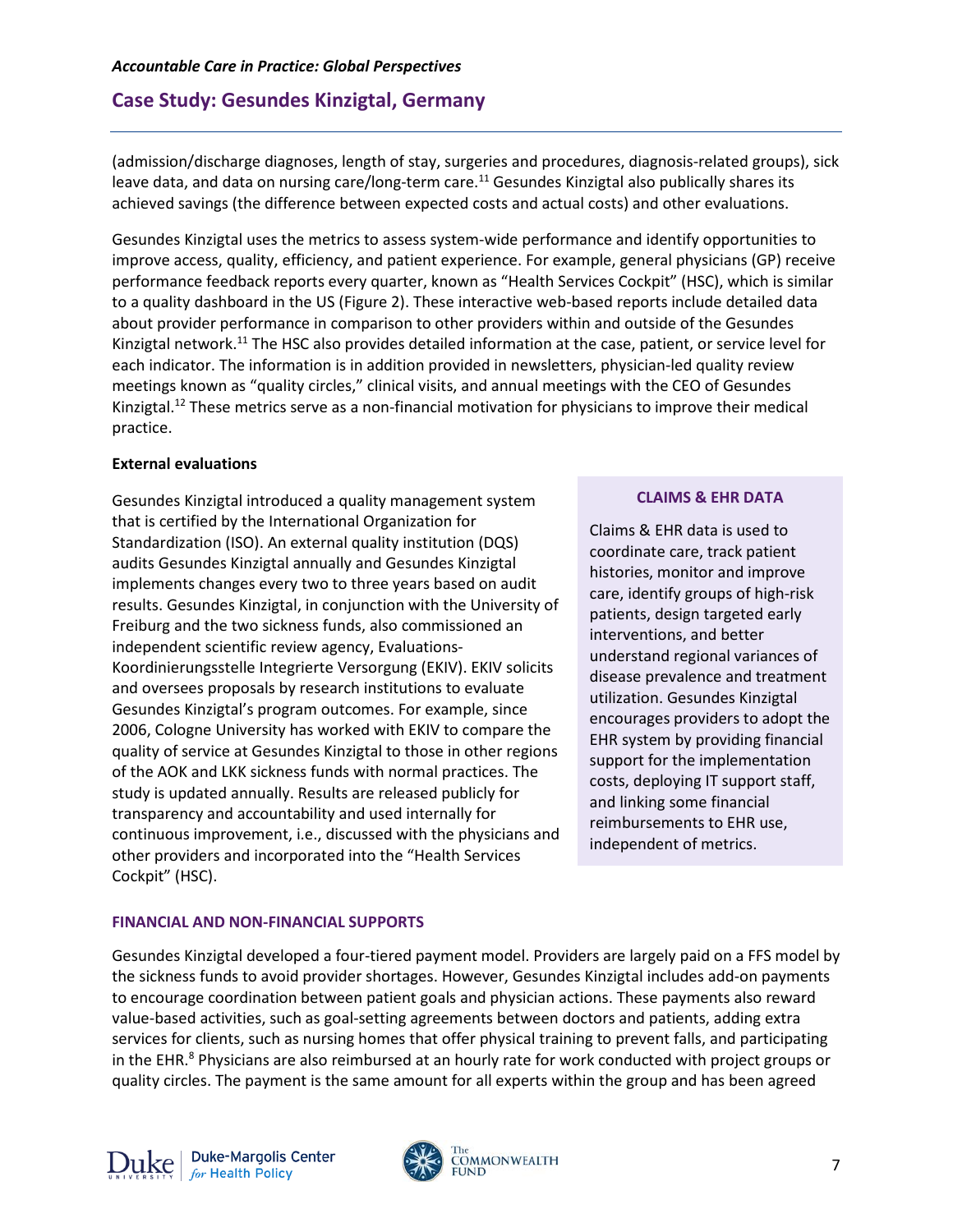upon by Gesundes Kinzigtal and the Physician's board. It comprises up to 10 percent of the total reimbursement. In addition, the HSC digital report provides non-financial motivation for providers to improve their medical practice.

Currently, Gesundes Kinzigtal is developing a payment model to replace the traditional FFS model for physicians for all Gesundes Kinzigtal enrolled patients in total. This new model will provide a per-patient per-quarter payment (based on historic FFS values plus a 10 percent increase). The aim of the new model is to simplify payment and unburden physicians from administrative tasks involved in FFS tracking. The new model is supported by a strong evaluation and performance management system, including the EHR system, peer-reviews, and management reviews based on patient outcomes.

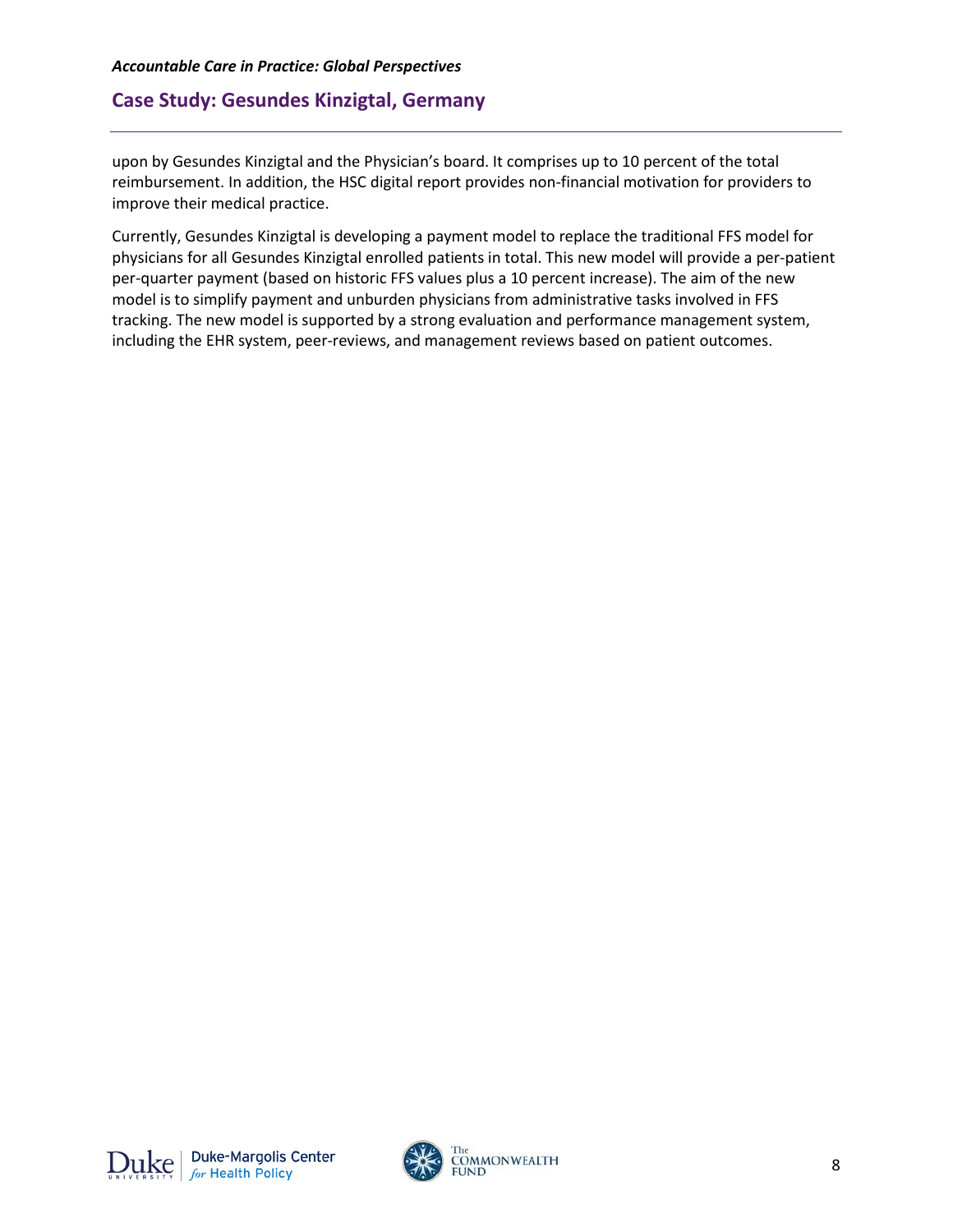## **Figure 3: Health Services Cockpit for the GP Practice (sample data)**

| 3. Quartal 2013                                                                                          | <b>Quality indicators and key figures</b>                                                                           | <b>Your practice</b><br>(Praxis 8) |                        | $Q$ -LP-<br>GP's | $Ø-NLP-$<br>GP's<br>$(n=17)$ $(n=21)$ | Min/<br><b>Max GP</b><br>$(n=38)$ |
|----------------------------------------------------------------------------------------------------------|---------------------------------------------------------------------------------------------------------------------|------------------------------------|------------------------|------------------|---------------------------------------|-----------------------------------|
| 3. Outcomes: Which impacts have interventions on medical and finacial outcomes and patient satisfaction? |                                                                                                                     |                                    |                        |                  |                                       |                                   |
| 3.1 Economical outcomes                                                                                  | Allocation (Morbi-RSA) per patient                                                                                  |                                    | $1.021,11 \rightarrow$ | 914,19           | 834,46                                | 1.115,86                          |
|                                                                                                          | - Total costs per patient                                                                                           |                                    | 826,54                 | 917,89           | 841,14                                | 668,74                            |
|                                                                                                          | = Contribution margin per patient                                                                                   | ,m.dr                              | 194,56                 | $-3,70$          | $-6,68$                               | 215,30                            |
| 3.2 Health outcomes                                                                                      | Hospital cases per 1.000 patients (risk-adj.)                                                                       | <b>Uallist</b>                     | 68,01                  | 91,39            | 93.99                                 | 59,41                             |
|                                                                                                          | Decedents % (risk-adj. mortality)                                                                                   | المساس                             | 0,00%                  | 0,43%            | 0,32%                                 | 0,00%                             |
|                                                                                                          | Patients with osteoporosis & fracture %                                                                             | 11 I                               | 1,8%                   | 1,3%             | 1,3%                                  | 0,0%                              |
| 3.3 Patient satisfaction                                                                                 | Impression of practice very good - exc. %                                                                           |                                    | 66,7%                  | 61,0%            |                                       | 83,3%                             |
|                                                                                                          | Med. treatment very good - exc. %                                                                                   |                                    | 52,8%                  | 53,0%            |                                       | 79,2%                             |
|                                                                                                          | Recommendation likely - certain %                                                                                   |                                    | 85,2%                  | 84,6%            |                                       | 95,6%                             |
| 2. Process - Where do we have to be excellent?                                                           |                                                                                                                     |                                    |                        |                  |                                       |                                   |
| 2.1 Diagnostic quality                                                                                   | Unspecified diagnoses %                                                                                             |                                    | $26,3%$ $\rightarrow$  | 27,7%            | 34,3%                                 | 17,0 %                            |
|                                                                                                          | Suspected diagnoses%                                                                                                | ullinini                           | 1,8%                   | 1,4%             | 1,6%                                  | 0,8%                              |
| 2.2 Utilization                                                                                          | Patients >= 35 with health-check-up %                                                                               | alulu                              | 9.1%                   | 8,0%             | 7,8%                                  | 12,8 %                            |
|                                                                                                          | Patients incapable of working %                                                                                     |                                    | 27,2%                  | 25.3%            | 26,8%                                 | 18,1%                             |
|                                                                                                          | Lenght of incapacity for work                                                                                       |                                    | 2,71                   | 2,48             | 2,74                                  | 1,76                              |
| 2.3 Improvement of                                                                                       | Generic quota                                                                                                       |                                    | 92,2%                  | 88,5%            | 87,0%                                 | 92,2%                             |
| Medication                                                                                               | Pat. with heart-fail. & guideline prescr. %                                                                         |                                    | 72.7%                  | 71,5%            | 68,8%                                 | 84,6 %                            |
|                                                                                                          | Patients >= 65 with pot. inad. med. (PRISCUS) %                                                                     |                                    | $14,4%$ $\rightarrow$  | 11,6%            | 11,2%                                 | 5,6%                              |
|                                                                                                          | Patients $>= 65$ with inad. med. (FORTA D) %                                                                        | <b>MULL</b>                        | 10,2%                  | 9,0%             | 9,9%                                  | 5,5%                              |
|                                                                                                          | 1. Structure-What is the target population? Where can we<br>improve structure elements to generate better outcomes? |                                    |                        |                  | Ŧ                                     |                                   |
| 1.1 Patient structure                                                                                    |                                                                                                                     |                                    |                        |                  |                                       |                                   |
| 1.1.1 Age, gender, etc.                                                                                  | Ø-Number of patients                                                                                                |                                    | 481,0                  | 480,9            | 326,1                                 | 934,0                             |
|                                                                                                          | Ø-Age                                                                                                               |                                    | 57,88                  | 55,31            | 52,96                                 | 54,2                              |
|                                                                                                          | Female %                                                                                                            |                                    | 57,6 %                 | 56,3%            | 55,7%                                 | 67,8%                             |
|                                                                                                          | Patients capable of work %                                                                                          |                                    | 53.6%                  | 58.1%            | 59,2%                                 | 75,7%                             |
|                                                                                                          | Patients dependent on care %                                                                                        |                                    | $8,7\% \rightarrow$    | 8,3%             | 7,7%                                  | 4,2%                              |
| 1.1.2 Morbidity                                                                                          | Ø-Charlson-comorbidity-score                                                                                        |                                    | $2.15 -$               | 1,37             | 1,26                                  | 0,75                              |
|                                                                                                          | Regional GP-risk-score ( $\varnothing$ = 1,00)                                                                      |                                    | 1,16                   | 1,04             | 0,95                                  | 0,81                              |
| 1.1.3 Enrollment                                                                                         | Participants Integrated Care %                                                                                      |                                    | 86,5%                  | 58,5%            | 10.7%                                 | 86,5%                             |
|                                                                                                          | Participants Disease Management Programs %                                                                          |                                    | 71,0 %                 | 54,9%            | 34,4%                                 | 80,1%                             |
| 1.2 Learning & innovation                                                                                | Participation in quality circles ( $\varnothing$ = 1,00)                                                            |                                    | 1,50                   | 1,00             |                                       | 4,00                              |

Note. ∅ = mean, GP = general physician, LP = Gesundes Kinzigtal physician colleague, NLP = GP in the region not contracted to Gesundes Kinzigtal, respectively not participating in the ACO, Min/Max= minimum/maximum value for a measure. Bar graphs: every indicator has sparklines (small inline charts) showing the development over time as well as trend arrows indicating significant increases or decreases. The colors blue, red and grey are used to indicate that a value of an indicator should be kept high (=blue), low (=red) or if the measure has just a general information character (=grey), for instance. Figure lists outcomes at top and factors influencing outcomes below (structure and process).



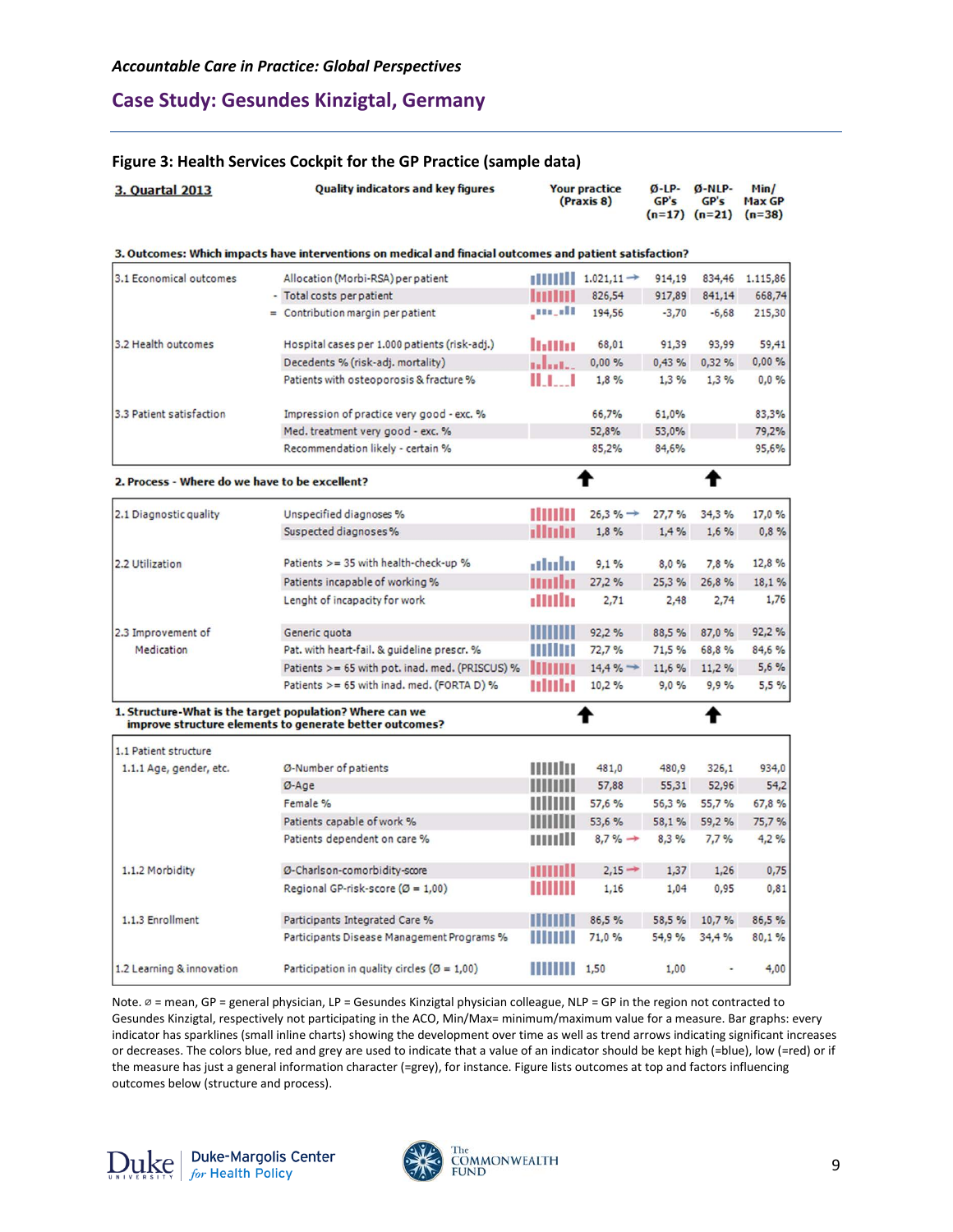#### **CARE COORDINATION AND TRANSFORMATION**

Gesundes Kinzigtal has implemented multidisciplinary care teams that include general practitioners, specialists, psychotherapists, hospitals, nursing homes, ambulatory agencies, physiotherapists, and social workers. Gesundes Kinzigtal also uses non-medical services to improve health. For example, Gesundes Kinzigtal has agreements with pharmacies, gyms, private companies that provide workplace health promotion, and adult education centers.<sup>5</sup> Through these arrangements Gesundes Kinzigtal has been able to shift care, where appropriate, from high-cost providers to more cost-efficient environments. For example, to prevent avoidable and costly hospital admissions, patients choose a "doctor of trust"—any physician, specialist, or psychotherapist within the Gesundes Kinzigtal network who is responsible for health assessment, helping the patient navigate the healthcare system, coordinating care, and managing all follow-up care.<sup>10</sup> In turn, case managers and trained physician assistants are used to unburden doctors from tasks that lower-skilled workers can perform.

Shared decision-making between patients and providers and self-management initiatives also support care coordination. Patients actively participate in treatment decisions, working together with providers and health coaches employed by Gesundes Kinzigtal to develop individual treatment plans and goals.<sup>10</sup> Self-care programs include free exercise sessions for chronic patients but also reduced prices for membership in a Kinzigtal owned health training facility (medical gym), smoking cessation and nutritional and health counselling for patients with issues like high blood sugar levels, depression, or back ache. Gesundes Kinzigtal offers a smartphone app that patients can use to track their exercise with rewards such as rebates for sports equipment and groceries. Other efforts to promote better patient engagement include a NCD self-management program (adopted from the Stanford Chronic Disease Self-Management Program) focused on improving coping skills and an online communication tool to reduce unnecessary wait time for appointments. $13,14$ 

Gesundes Kinzigtal has leveraged technology to provide improved care coordination. Gesundes Kinzigtal utilizes a system-wide EHR that allows providers electronic access to comprehensive patient and treatment information and electronic pathways for the Gesundes Kinzigtal health programs.<sup>11,15</sup> Gesundes Kinzigtal is currently implementing an "Open Notes" project in order to give patients direct access to the central EHR.<sup>16</sup> Additionally, Gesundes Kinzigtal is piloting online doctor-patient communication tools to reduce unnecessary travel and waiting periods and mobile rehabilitation teams to support geriatric patients in their homes.

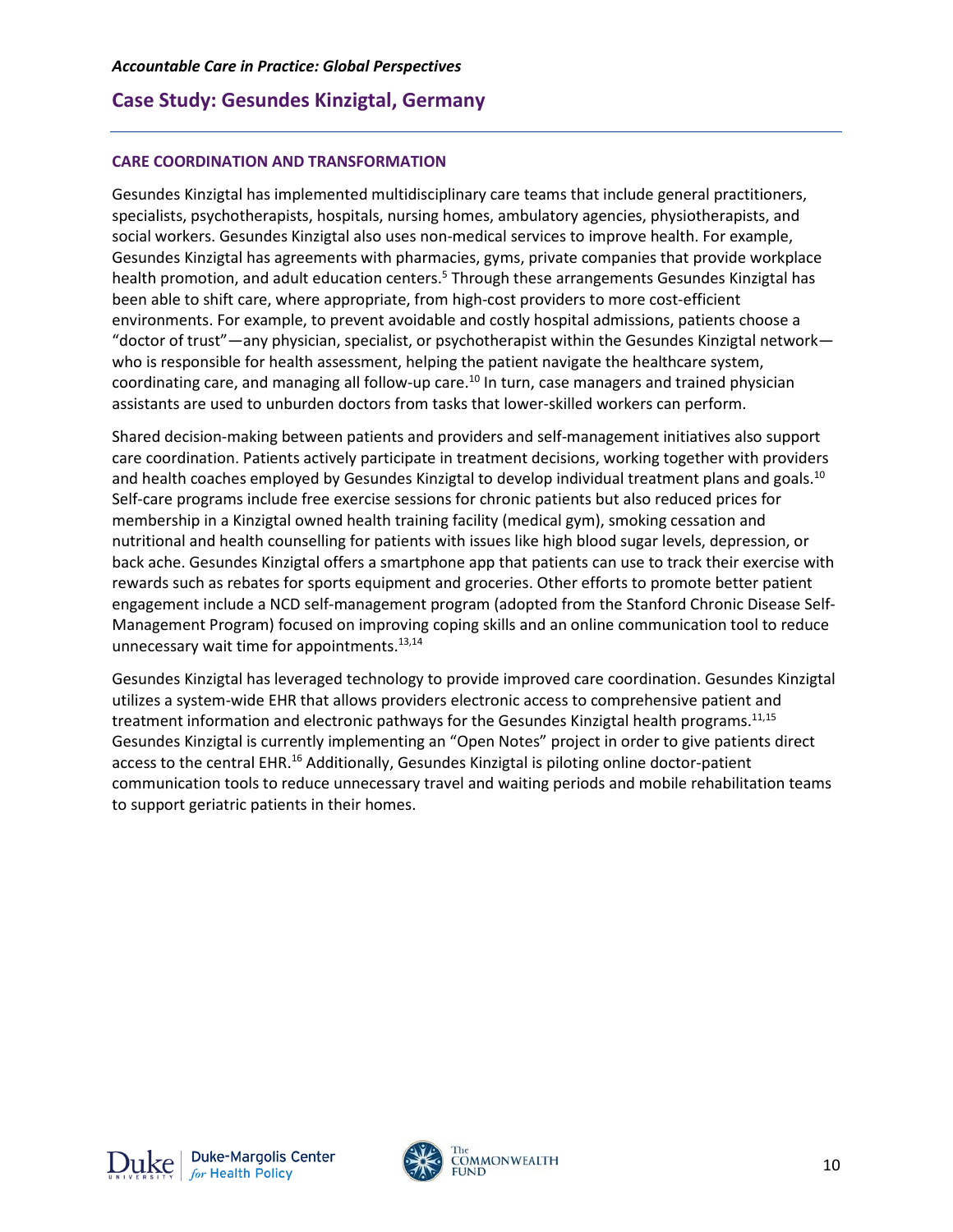# **Part III: Results of Accountable Care Innovations**

Independent research by EKIV shows Gesundes Kinzigtal has impacted health outcomes positively for its members.<sup>4,8,17,18</sup> Figure 4 details several of these results. An ongoing study in conjunction with Cologne University showed that Gesundes Kinzigtal has led to reduction in costs, better allocation of services, and health outcome improvements. During the study, the prevalence of fractures among patients diagnosed with osteoporosis was at least 10 percent lower in the Gesundes Kinzigtal group than with the age-adjusted control group receiving standard care (Table 2).<sup>19,20</sup> Results from a quasi-experimental study on the mortality of patients with heart failure demonstrated that mortality rates were 10 percent lower for patients enrolled in the Gesundes Kinzigtal health program than the control group.<sup>21</sup> Another recent quasi-experimental study covering 2006-2009 revealed that 635 fewer potential life years have been lost by insurees enrolled at Gesundes Kinzigtal in comparison to a control group.<sup>11</sup>

Patient satisfaction is consistently high, with 92 percent of patients agreeing to recommend Gesundes Kinzigtal to friends or relatives (according to Gesundes Kinzigtal surveys in 2013 and 2015).<sup>22</sup>

| <b>Dimension</b>             | <b>Measure</b>                                                                                             | <b>Results</b>                                                                                                                  | <b>Source</b>                            |
|------------------------------|------------------------------------------------------------------------------------------------------------|---------------------------------------------------------------------------------------------------------------------------------|------------------------------------------|
| Health<br><b>Outcomes</b>    | Patients with osteoporosis with fractures %<br>(index: 2005)                                               | 7 percent less than control group                                                                                               | Köster et al. 19,20                      |
|                              | Years of Potential Life Lost and Gained<br>(YPLLG)                                                         | 635 less potential life years have been lost in<br>intervention group than control group                                        | Pimperl et al. 17                        |
|                              | Mean age at the time of death                                                                              | The mean age at the time of death is about<br>1.4 year higher in the intervention group                                         | Pimperl et al. 17                        |
| Patient<br><b>Experience</b> | Experienced health improvement                                                                             | 24 percent of those questioned stated that<br>they would now live "more healthy" than<br>before enrolment in Gesundes Kinzigtal | GEKIM survey <sup>22</sup>               |
|                              | Patient satisfaction                                                                                       | 92 % would recommend Gesundes Kinzigtal                                                                                         | GEKIM survey <sup>22</sup>               |
| Cost-<br>effectiveness       | Cost savings relative to the costs normally<br>expected for the Gesundes Kinzigtal<br>population concerned | 2014: \$7 million (7 percent), USD 2014                                                                                         | Gesundes Kinzigtal<br>GmbH <sup>23</sup> |

#### **Table 2: Examples of Reductions in Cost and Improvements in Care**

Note: Intervention and control groups vary by study.

In 2014 alone (nine years after the start of the intervention), Gesundes Kinzigtal saved \$7 million (USD 2014) relative to the general population, or \$211 (USD 2014) in savings per insuree (7 percent).<sup>23</sup> The net cost savings of AOK BW have been about \$700,000 (self-reported) per year since 2007 (the beginning of shared savings contract after approximately \$4.9 million, USD 2004, in start-up funding). LKK BW saved roughly \$416 (USD 2010) per insuree living in Kinzigtal in comparison to a control regiona 17 percent difference in costs.<sup>8</sup> Part of this was driven by a reduction in hospitalization—from 2005-2010, the number of hospitalizations for LKK BW members increased by 10 percent while hospitalization rates for the comparative group increased by 33 percent, a difference of 23 percent.<sup>8</sup>

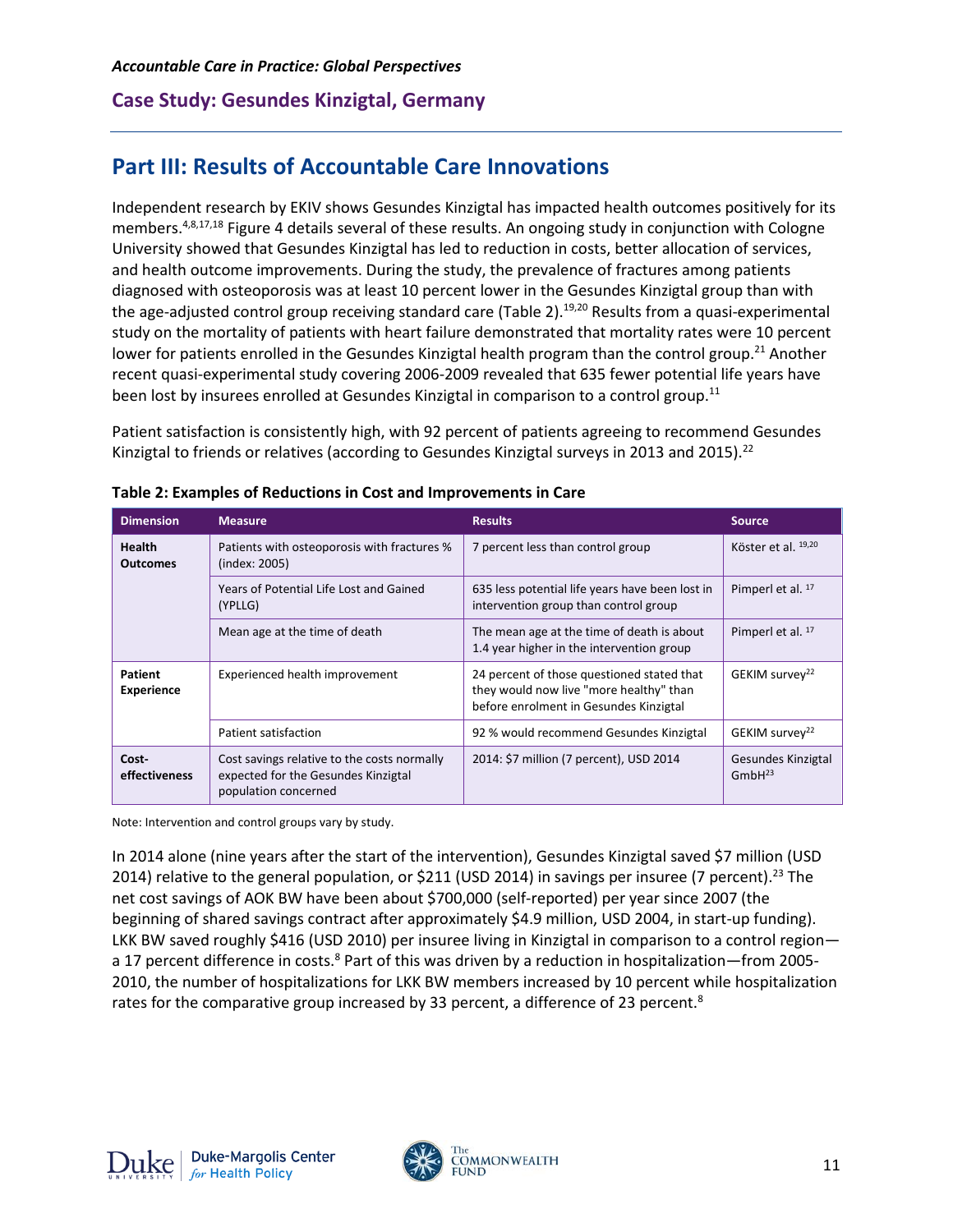# **Part IV: Implementation Challenges**

This section identifies key components of Gesundes Kinzigtal's reforms, including internal and external factors that facilitated Gesundes Kinzigtal's implementation of their model, and offers translation opportunities that could support further reforms in the US (provided in Table 3). This section also discusses some of the challenges that Gesundes Kinzigtal faced.

|                                                                                    | <b>Component</b>                             | <b>Success Factor</b>                                                                                                                                                                                                                                                                                                                                                                                                                                                                                        | <b>Translation Opportunity</b>                                                                                                                                                                                                                                                                                                                                                                                                                                                                                                                                                                       |
|------------------------------------------------------------------------------------|----------------------------------------------|--------------------------------------------------------------------------------------------------------------------------------------------------------------------------------------------------------------------------------------------------------------------------------------------------------------------------------------------------------------------------------------------------------------------------------------------------------------------------------------------------------------|------------------------------------------------------------------------------------------------------------------------------------------------------------------------------------------------------------------------------------------------------------------------------------------------------------------------------------------------------------------------------------------------------------------------------------------------------------------------------------------------------------------------------------------------------------------------------------------------------|
| Organizational<br>Competencies<br>(from provider<br>perspective)                   | <b>Patient</b><br>Engagement                 | • Patient Membership Meetings<br>• Patient Advisory Board                                                                                                                                                                                                                                                                                                                                                                                                                                                    | • Organized "townhall" membership meetings<br>asking patients for their advice to optimize<br>care<br>Incorporate a patient advisory board in the<br>$\bullet$<br>executive decision-making process to provide<br>patient-centered care                                                                                                                                                                                                                                                                                                                                                              |
|                                                                                    | Governance<br>and Culture                    | • Cooperation is based on a non-<br>hierarchical leadership principle -<br>supporting the providers but not<br>directing them<br>• Physician Ownership (majority<br>shareholder) combined with health<br>sciences trained management as co-<br>owners<br>• Long-standing history of collaboration<br>across physicians in the area<br>(specifically MQNK)<br>• Close regional working environment<br>and communication facilitated a culture<br>of trust between providers, payers and<br>general population | • Cultivate leadership and management<br>competence within non-hierarchical<br>environments<br>• Develop impactful incentives (managed by<br>health science trained management team)<br>such as including physicians as shareholders,<br>to attract physicians to enter ACOs<br>• To foster a close working environment, work<br>at the payer or organizational level with<br>working groups and interdisciplinary quality<br>circles.<br>• Create centralized support units for the<br>regional health management organizations<br>for overarching tasks such as data<br>warehousing and analytics. |
|                                                                                    | <b>Patient Risk</b><br><b>Stratification</b> | Uses claims, clinical data and patient<br>characteristics to group patients by<br>disease severity                                                                                                                                                                                                                                                                                                                                                                                                           | Leverage clinical records, biomedical, and<br>demographic records to identify and stratify<br>patients based on care needs                                                                                                                                                                                                                                                                                                                                                                                                                                                                           |
| Accountable<br><b>Care Policies</b><br>(from multi-<br>stakeholder<br>perspective) | Population                                   | The contract includes all insurees of the<br>region of the two cooperating sickness<br>funds.                                                                                                                                                                                                                                                                                                                                                                                                                | To foster population health and avoid gaming<br>through patient or provider selection focus on<br>contracts for the population of a whole region<br>(not only those who are mainly served by<br>participating physicians)                                                                                                                                                                                                                                                                                                                                                                            |
|                                                                                    | Performance<br><b>Measures</b>               | • The regional health management<br>organization was involved in developing<br>the evaluation metrics. The regional<br>health management organization also<br>involved patients and physicians in the<br>process.<br>• No "black box": Both, the payers as well<br>as the regional health management<br>organization are able to analyze all data<br>of the population.                                                                                                                                      | Support scientific evaluation and share claims<br>data with ACO/providers to allow them to<br>monitor the provision of care of the whole<br>population and implement a data-driven<br>management approach                                                                                                                                                                                                                                                                                                                                                                                            |

## **Table 3: Translation Opportunities**

[table continues on following page]

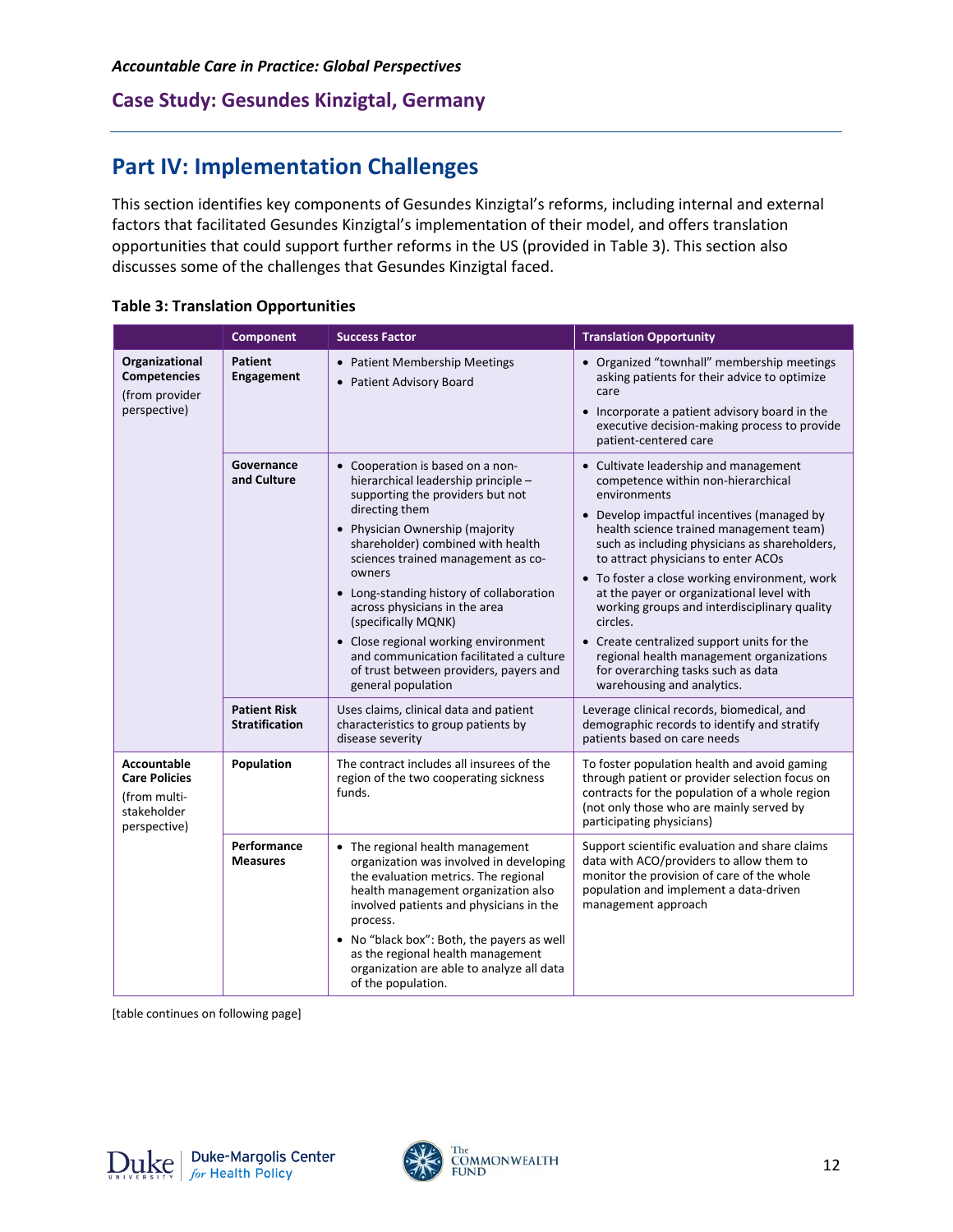#### *Accountable Care in Practice: Global Perspectives*

# **Case Study: Gesundes Kinzigtal, Germany**

#### **Table 3: Translation Opportunities** (continued from previous page)

|                                                                                                                                   | <b>Component</b>                                                                                                                                                                                                                                                                                                                                                                                                                                                                                                                                                                                                                                                       | <b>Success Factor</b>                                                                                                                                                                                                                                                      | <b>Translation Opportunity</b>                                                                                                                                                                                                                                                                                                                                                                                                                                                                                                                                                                                                                             |
|-----------------------------------------------------------------------------------------------------------------------------------|------------------------------------------------------------------------------------------------------------------------------------------------------------------------------------------------------------------------------------------------------------------------------------------------------------------------------------------------------------------------------------------------------------------------------------------------------------------------------------------------------------------------------------------------------------------------------------------------------------------------------------------------------------------------|----------------------------------------------------------------------------------------------------------------------------------------------------------------------------------------------------------------------------------------------------------------------------|------------------------------------------------------------------------------------------------------------------------------------------------------------------------------------------------------------------------------------------------------------------------------------------------------------------------------------------------------------------------------------------------------------------------------------------------------------------------------------------------------------------------------------------------------------------------------------------------------------------------------------------------------------|
| <b>Accountable</b><br><b>Care Policies</b><br>(from multi-<br>stakeholder<br>perspective)<br>(continued<br>from previous<br>page) | <b>Continuous</b><br><b>Improvements</b>                                                                                                                                                                                                                                                                                                                                                                                                                                                                                                                                                                                                                               | • Quarterly performance report using<br>claims, EHR and survey data are<br>provided and discussed<br>• Staff and providers meet regularly in<br>working groups to continuously<br>improve procedures and interventions<br>(using internal and external evaluation<br>data) | Provide timely feedback reports drawing from<br>patient surveys and clinical and cost data<br>Employ enough qualified staff for organizing and<br>moderating working groups and quality circles                                                                                                                                                                                                                                                                                                                                                                                                                                                            |
|                                                                                                                                   | <b>Financial &amp;</b><br>• Signed first contract for a ten-year<br><b>Non-Financial</b><br>incentive to focus on prevention.<br><b>Incentives</b><br>traditional FFS. Supplementary<br>payments to providers for additional<br>services (e.g. using EHR, shared<br>decision making, training assistants).<br>original "spirit" of health care<br>providers: helping people<br>and un-/successful practices (e.g.<br>patient case stories).<br><b>Care Coordi-</b><br>• Shared-decision making between<br>nation and<br>patients and providers<br><b>Transformation</b><br>• Self-management training courses for<br>patients<br>for especially complicated situations | term. Long-term contract provided an<br>• Developing a payment model to replace<br>Gesundes Kinzigtal worked strongly to<br>reconnect health care provision to the<br>• Providers develop, utilize, and discuss<br>benchmarks that assess peers' behavior                  | • Offer long-term shared savings contracts that<br>support investment in the health of the<br>population (achieving an ROI within this<br>time). Develop a "culture of health and mutual<br>improvement"<br>• Capitated payments can be implemented<br>incrementally.<br>• Effective multi-channel communication and<br>feedback report system<br>• Self-monitoring and benchmarking by peer<br>review<br>• Develop a system-wide EHR that generates<br>transparency<br>• Size of organization should foster<br>collaboration and trust between providers.<br>• Provide timely feedback reports drawing from<br>patient surveys and clinical and cost data |
|                                                                                                                                   |                                                                                                                                                                                                                                                                                                                                                                                                                                                                                                                                                                                                                                                                        | • Health coaching and case management                                                                                                                                                                                                                                      | • Employ enough qualified staff for organizing<br>and moderating working groups and quality<br>circles                                                                                                                                                                                                                                                                                                                                                                                                                                                                                                                                                     |
| <b>Health Policy</b><br><b>Environment</b><br>(from<br>policymaker<br>perspective)                                                | Regulatory                                                                                                                                                                                                                                                                                                                                                                                                                                                                                                                                                                                                                                                             | SHI Modernization ACT enabled programs,<br>such as providing upfront investment or<br>advance payments, to finance the<br>transition and help new models become<br>self-sustaining                                                                                         | Recognize incremental pace of change and use<br>shared savings with upfront investment or<br>advance payments to build a financial<br>foundation for value-based payments                                                                                                                                                                                                                                                                                                                                                                                                                                                                                  |
|                                                                                                                                   | <b>Political</b>                                                                                                                                                                                                                                                                                                                                                                                                                                                                                                                                                                                                                                                       | Shared savings contract enabled long-<br>term financial plans for risk-sharing and<br>reimbursement negotiated prior to<br>delivery reform                                                                                                                                 | • Address conflicting financial incentive systems<br>early on to secure buy-in from physicians,<br>payers, and patients<br>• Set and communicate a clear value-based<br>contracting policy path to be implemented.                                                                                                                                                                                                                                                                                                                                                                                                                                         |

#### **CHALLENGES**

## **Resistance to experiment with accountable care**

Insurers have been slow to pilot Accountable Care Models in Germany. Impediments include:

- A lack of incentives to invest in accountable care projects (especially after the 2004 law expired in 2008) and no surplus financing was given to insurers to promote care and payment innovation.
- A free rider dilemma. From Gesundes Kinzigtal's perspective, insurers seek to benefit from care innovations without sharing the risk and the generated benefits

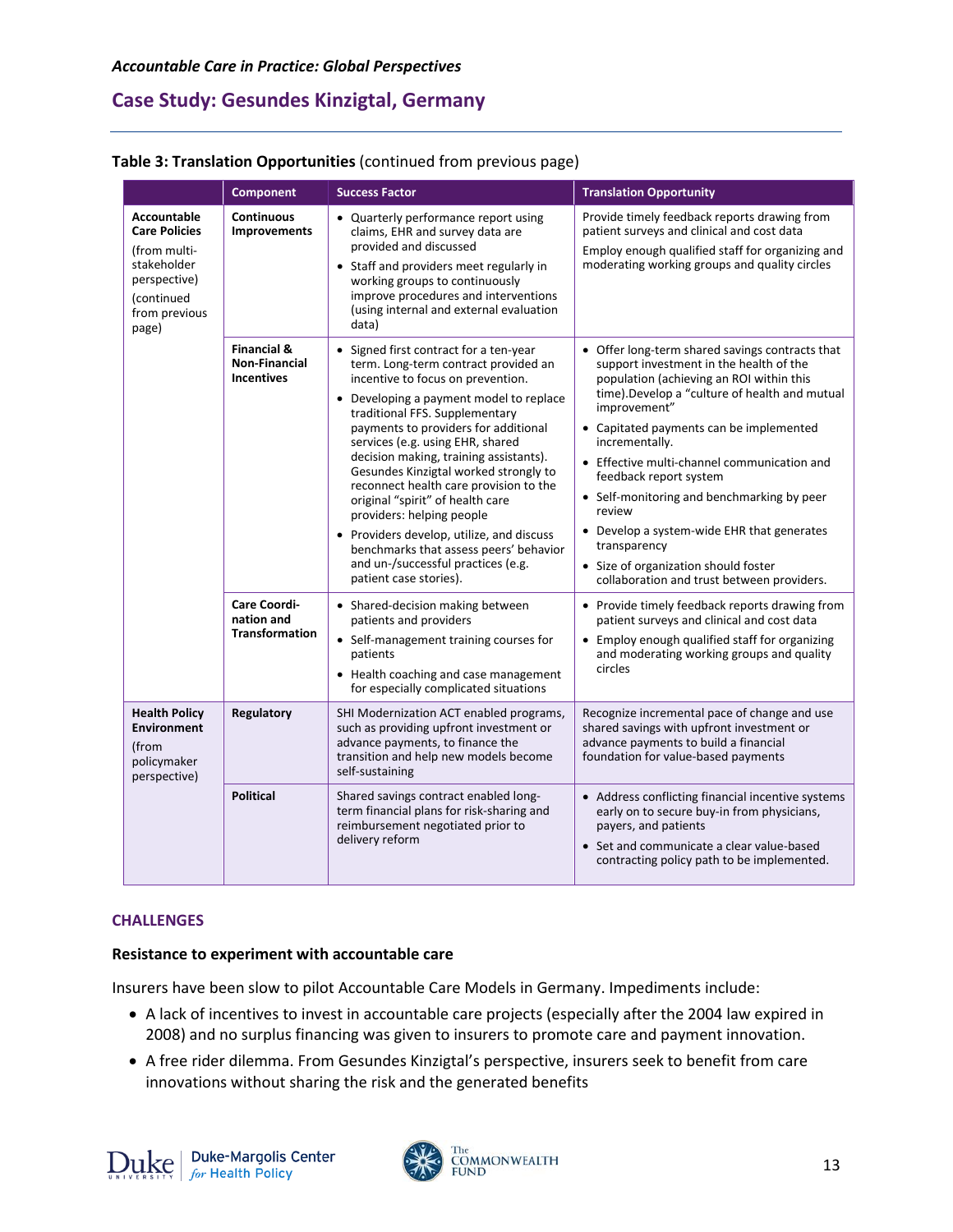• A lack of consensus about the method to calculate shared-savings and evaluate population-based integrated care models

According to Gesundes Kinzigtal, providers have been hesitant to implement ACO reform because of a cultural aversion to risk and a lack of financial incentives to compensate for the risk of investment in new models. Providers may also fear the loss of autonomy that could result from a centralized management system. Gesundes Kinzigtal did not experience these challenges mostly because of the close link with the already existing physician network MQNK. OptiMedis/Gesundes Kinzigtal was also able to address these challenges due to the following measures:

- Establishing a culture of trust with the providers by working closely
- Engaging providers through frequent educational meetings to discuss cultural and technical changes required to implement accountable care
- Lowering financial and technical barriers for providers to contract with the regional management company through for example investment in additional "risk-free" remuneration for providers (e.g. hourly fee for work in project groups or quality circles) and providers' IT infrastructure.
- Additionally, Gesundes Kinzigtal won financing to extend its scientific evaluation as part of the 2015 German Act to Strengthen Care (GKV-VSG) endowment fund, which provides €300 million annually (\$317 million USD 2016) for the next four years to foster innovations in health care. Also, a second "Kinzigtal-similar" regional health management organization of OptiMedis was granted €6.3 million (\$6.65 million USD 2016) for start-up investment.

**Administrative and technological burden to reorganizing care** — Transitioning to accountable care can be difficult and may overburden health providers. In Gesundes Kinzigtal, physicians faced steep learning curves from new technologies, resources, processes and internal guidelines and the organization also found it difficult to recruit local staff, given the rural location. To overcome this Gesundes Kinzigtal hired additional temporary non-regional staff and shifted tasks from physicians to assistants, where appropriate, to disburden physicians. Gesundes Kinzigtal also provided educational seminars to all practice staff and physicians and regularly sent staff to providers to facilitate implementation of guidelines and processes.

**Implementation Barrier: Resistance to adopting electronic health records system** — It took Gesundes Kinzigtal more than five years to implement their electronic networking system. Gesundes Kinzigtal first developed an integrated EHR and business intelligence system at a time when the use of claims data and shared electronic data was not prevalent in Germany. Additionally, the Gesundes Kinzigtal EHR was used as a supplement to each practice's own EHR system and not directly integrated in the workflow. As a result, initial uptake by clinical and non-clinical staff was slow.<sup>15</sup> In response, Gesundes Kinzigtal created a second, centralized interoperable EHR incorporated in the providers' workflow that has been adopted by about 85 percent of ambulatory physician offices.<sup>9</sup> Gesundes Kinzigtal is also planning on enabling patients to access the EHR.

*Gesundes Kinzigtal provided the source data for this document and is responsible for the accuracy of the content. Please contact Alexander Pimperl* (alexander.pimperl@gmail.com) *for further questions or comments.* 

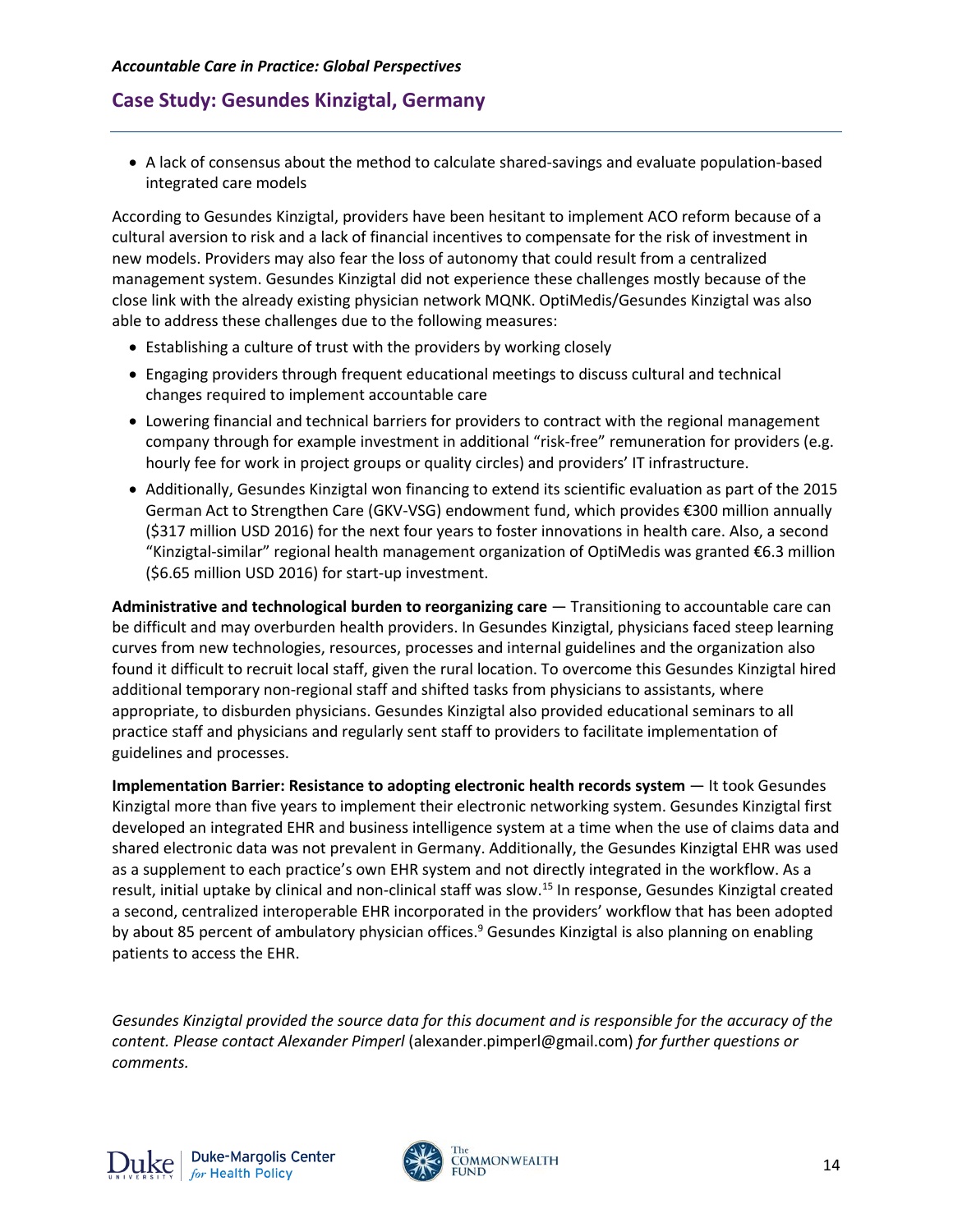# **References**

- 1. Germany. *WHO Statistical Profile* 2015; **<http://www.who.int/gho/countries/deu.pdf>**. Accessed January 9, 2017.
- 2. Blümel M, Busse R. *The German Healthcare System.* The Commonwealth Fund;2015.
- 3. Ridic G, Gleason S, Ridic O. Comparisons of Health Care Systems in the United States, Germany and Canada. *Materia Socio-Medica.* 2012;24(2):112-120.
- 4. Busse R, Stahl J. Integrated Care Experiences and Outcomes in Germany, The Netherlands, and England. *Health Aff (Millwood).* 2014;33(9):1549-1558.
- 5. Hildebrandt H, Hermann C, Knittel R, Richter-Reichhelm M, Siegel A, Witzenrath W. Gesundes Kinzigtal Integrated Care: improving population health by a shared health gain approach and a shared savings contract. *International Journal of Integrated Care.* 2010;10(23).
- 6. Sachverständigenrat zur Begutachtung der Entwicklung im Gesundheitswesen. Wettbewerb an der Schnittstelle zwischen ambulanter und stationärer Gesundheitsversorgung [PDF]. 2012; **[http://www.svr](http://www.svr-gesundheit.de/fileadmin/user_upload/Gutachten/2012/GA2012_Langfassung.pdf)[gesundheit.de/fileadmin/user\\_upload/Gutachten/2012/GA2012\\_Langfassung.pdf](http://www.svr-gesundheit.de/fileadmin/user_upload/Gutachten/2012/GA2012_Langfassung.pdf)**.
- 7. *Die Zukunft Sichern: Jahresbericht Gesundes Kinzigtal 2014. Haslach: Gesundes Kinzigtal GmbH.* Gesundes Kinzigtal GmbH;2015.
- 8. Hildebrandt H, Schulte T, Stunder B. Triple Aim in Kinzigtal, Germany Improving population health, integrating health care and reducing costs of care – lessons for the UK? *Journal of Integrated Care.* 2012;20(4):205-222.
- 9. Lupiañez-Villanueva F, Theben A. *Gesundes Kinzigtal (Germany) Case Study Report.* European Commission;2014. EUR 27057.
- 10. Struckmann V, Boerma W, Ginneken Ev. *The Gesundes Kinzigtal programme, Germany.* ICARE4EU;2015.
- 11. Pimperl A, Schulte T, Hildebrandt H. Business intelligence in the context of integrated care systems (ICS): experiences from the ICS Gesundes Kinzigtal in Germany. In: Bock H, Gaul W, Vichi M, Weihs C, eds. *Studies in Classification, Data Analysis, and Knowledge Organization*. Berlin, Germany: Springer; 2016 (forthcoming).
- 12. Nolte E, Frølich A, Hildebrandt H, Pimperl A, Schulpen GJ, Vrijhoef HJ. Implementing integrated care: A synthesis of experiences in three European countries. *International Journal of Care Coordination.* 2016;0(0):1- 15.
- 13. Ory MG, Ahn S, Jiang L, et al. Successes of a national study of the Chronic Disease Self-Management Program: meeting the triple aim of health care reform. *Med Care.* 2013;51(11):992-998.
- 14. CGM Zusatzlösungen. eTERMINE für die Arztpraxis. **[https://www.cgm.com/de/arzt\\_zahnarzt/ais/cgm\\_zusatzloesungen/onlineservices\\_fuer\\_die\\_arz](https://www.cgm.com/de/arzt_zahnarzt/ais/cgm_zusatzloesungen/onlineservices_fuer_die_arztpraxis/etermine/eterminbuchung_fuer_die_arztpraxis.de.jsp) [tpraxis/etermine/eterminbuchung\\_fuer\\_die\\_arztpraxis.de.jsp](https://www.cgm.com/de/arzt_zahnarzt/ais/cgm_zusatzloesungen/onlineservices_fuer_die_arztpraxis/etermine/eterminbuchung_fuer_die_arztpraxis.de.jsp)**. Accessed January 9th 2017.
- 15. Reime B, Kardel U, Melle C, Roth C, Auel M, Hildebrand H. From Agreement to Realization: Six Years of Investment in Integrated eCare in Kinzigtal. In: Meyer I, Müller S, Kubitschke L, eds. *Achieving Effective Integrated E-Care Beyond the Silos*. Hershey, PA: IGI Global; 2014:266-283.
- 16. Esch T, Mejilla R, Anselmo M, Podtschaske B, Delbanco T, Walker J. Engaging patients through open notes: an evaluation using mixed methods. *BMJ Open.* 2016;6(1).